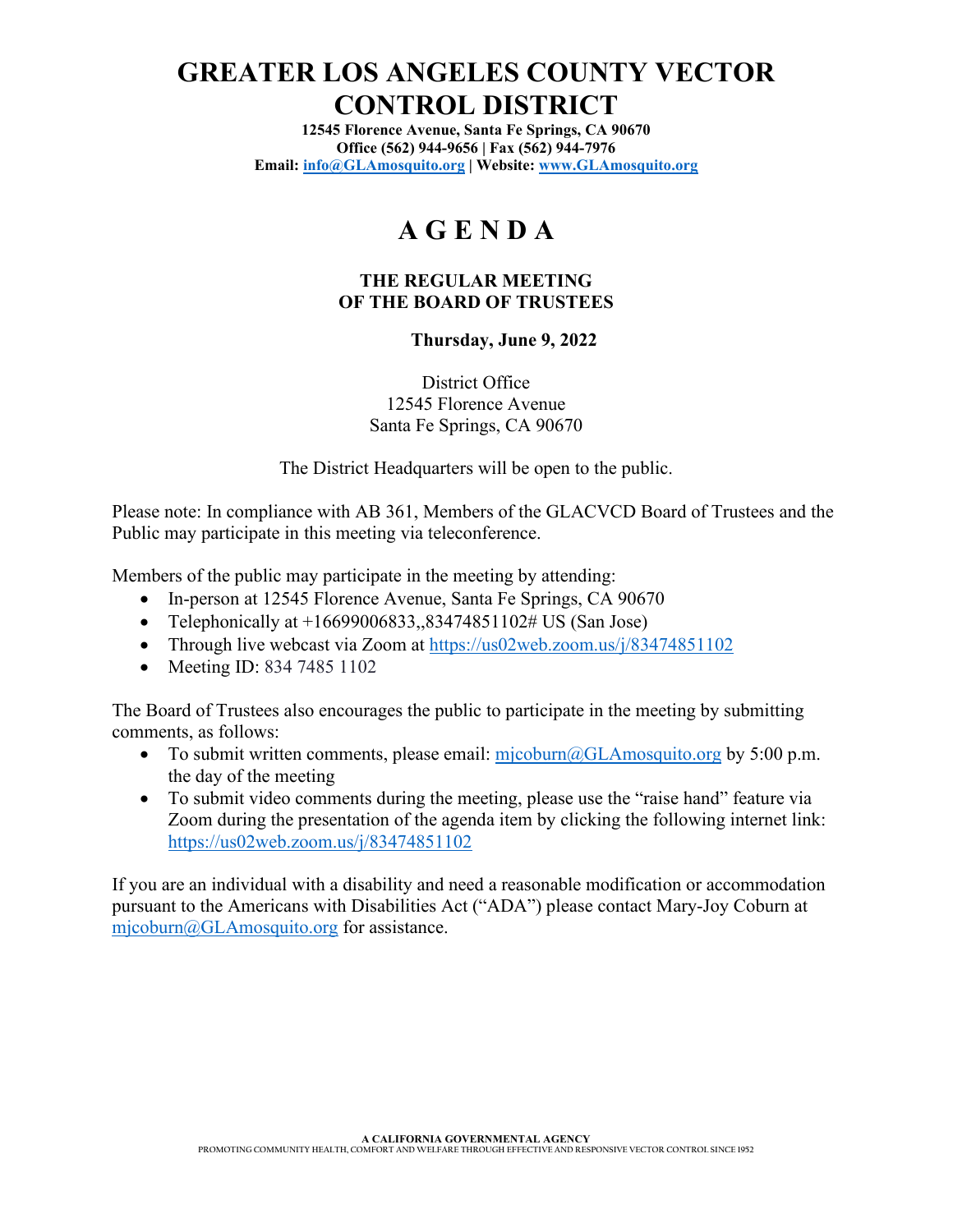# **1. CALL TO ORDER**

# **2. QUORUM (ROLL) CALL**

## **3. INVOCATION**

### **4. PLEDGE OF ALLEGIANCE**

## **5. CORRESPONDENCE**

#### **6. INTRODUCTIONS**

(Introductions requested by staff or Trustees of persons attending the meeting are made at this time).

#### **7. PUBLIC COMMENT**

(This time is reserved for members of the public to address the Board relative to matters of business on and off the agenda. Comments will be limited to three minutes per person).

### **8. CONSENT AGENDA (8.1 – 8.3)**

### *(VOTE REQUIRED)*

- 8.1 Consideration of **Minutes 2022-05** of regular Board Meeting held on May 12<sup>th</sup>, 2022. *(EXHIBIT A)*
- 8.2 Consideration of **Resolution 2022-08** Authorizing Payment of Attached Requisition May1st through May 31st, 2022. *(EXHIBIT B)*
- 8.3 Compliance with AB 361 to facilitate remote Trustee attendance at meeting during the Covid-19 pandemic *(EXHIBIT C)*

*Summary: Board reconsideration of the circumstances of the declared COVID-19 emergency to determine whether the Board should continue to hold remote meetings pursuant to AB 361's special teleconferencing requirements.*